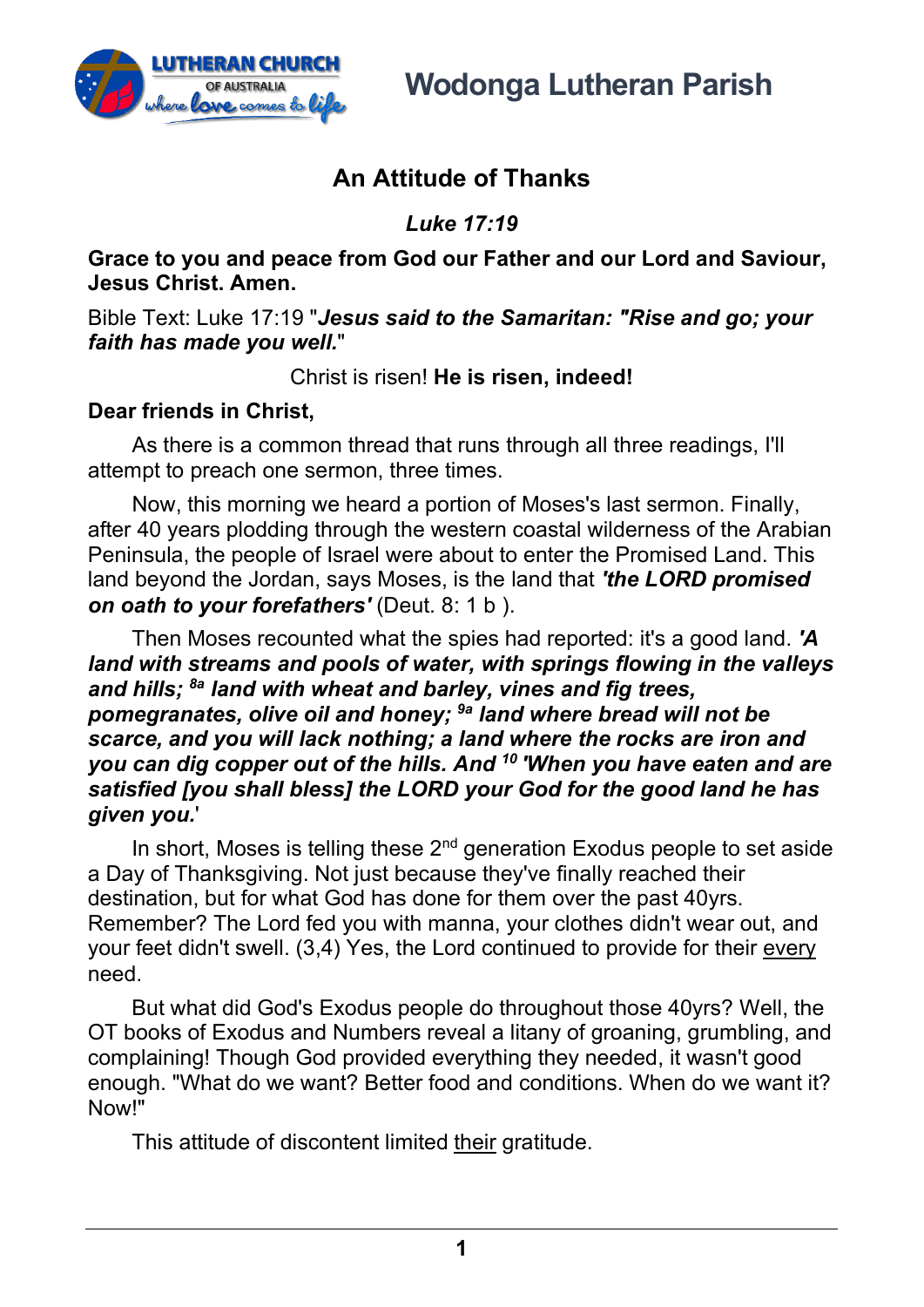Generally speaking, the majority of Australians have a comfortable life. However, it's also fair to say that we aren't always happy with our lot either. Thus, we also complain about what we're lacking, or what we think we need.

And this attitude curbs our nation's gratitude, too.

Moving to the second reading. Now, I wonder if the Christians at Philippi had the same mind-set as the Israelites waiting to cross the Jordan. It seems they did, for Paul writes, *'but in everything by prayer and petition, with thanksgiving, present your requests to God'* (v6). In other words, don't be dissatisfied with what you have.

Paul continues: So, you Philippians, instead of groaning, grumbling, and complaining, *'focus on 8 whatever is true, whatever is noble, whatever is right, whatever is pure, whatever is lovely, whatever is admirable - if anything is excellent or praiseworthy – think about such things.'*

Now, what makes these words so remarkable is that Paul wrote them whilst in prison. He has every reason to groan, grumble and complain about being stuck in a cold, dark cell. But, instead, he focuses on the care and concern shown to him by the Philippian church, and the monetary gift he has just received. Even as a prisoner, Paul can praise God and give Him glory.

Now, any Christian in a Roman prison awaiting their trial (or an unknown fate) would justifiably question God's intentions. They could just as easily be acquitted as sentenced to death. But not Paul. He is content no matter where he is – or what his fate might be – for he knows that *'God is working for the good of those who love him .... '* (Rom 8:28)

If you consider this rationally, it's absurd. But faith believes God's promises.

So, this brings us to the gospel lesson and the faith of the Samaritan leper. Now, Luke doesn't tell us why the other 9 lepers didn't turn back to thank Jesus. We could speculate, but we still wouldn't know. However, the wonderful thing is that the compassionate, loving, Jesus didn't undo the other 9 lepers' healing just because they were ungrateful.

And that's good news for us too. You see, our loving, heavenly Father is a giving God who just can't stop giving. Now, Martin Luther describes it like this: 'God continues to provide "everything we need for this life, such as food and clothing, home and property, money and possessions" and much, much more. But being a 'giving God' He gives these gifts to the believer and unbeliever; to the grateful and ungrateful; and yes, to you and me too. (Sm.Cat., LP: Expl. 4th Petition)

Now, my friends, just because the Samaritan came back is he a better person than the others? No, not better! but a healed leper who received an additional gift. A gift which Jesus also gave by grace - but a gift which can only be received through faith.